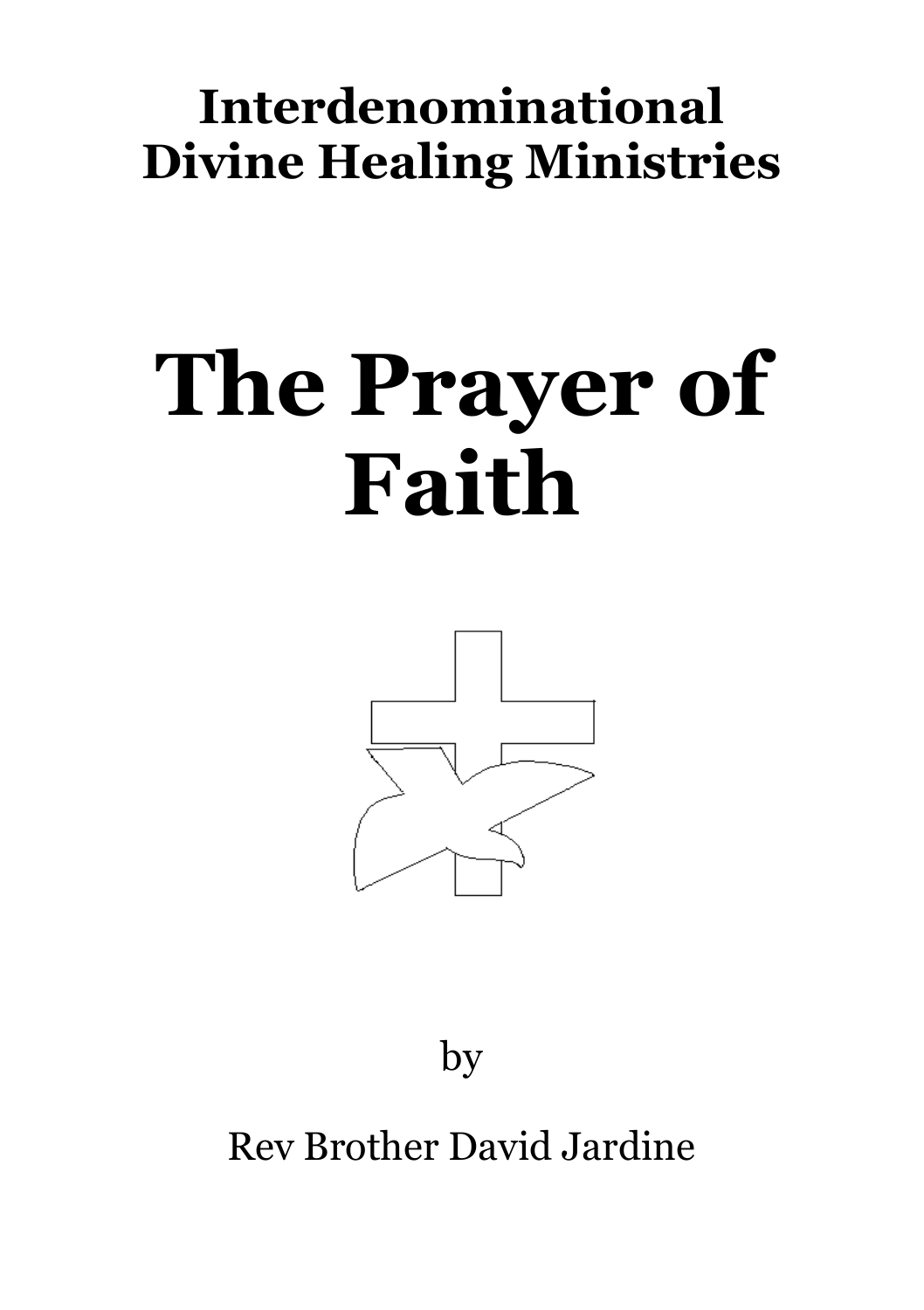What does it mean to pray in faith? Quite simply, to pray with the confidence that God is going to respond. To many Christians this comes naturally, and they are absolutely right because Jesus made some very powerful promises about prayer. He said, '*If you ask for anything in My name I will give it to you': 'if you abide in Me and my words abide in you, ask whatever you will and it will be given unto you'. 'if you have faith no bigger even than a grain of mustard seed you will say to this mountain "move from here to there", and it will move. Nothing will prove impossible for you'*.

These are all very powerful promises, but there is one which, I believe, goes even further: '*Whenever you pray, believe that you have received it and it will be yours*'. Agnes Sanford, the famous American lady who was a pioneer of the ministry of healing world-wide, had her own way of praying this prayer of faith. When she prayed for a situation that was damaged she did not picture it damaged, she pictured it well and praised God that that is the way He was making it.

When Agnes was the mother of three young children she would often be working in the kitchen and hear the three of them fighting with one another in the garden. She always resisted the temptation to go out and scold them. Instead she made a picture in her mind's eye of the three boys happy, peaceful, getting on well with one another, and praised God that that was the way He was making it. Inside a minute or two, Agnes said, the quarrelling always died down.

It was the same when Agnes prayed for someone who was sick. She did not picture them sick, she pictured them well, or telling her how well they were, and praised God that that is the way He was making it. I don't find it easy to picture someone well: doing something physical like running, jumping, walking briskly, swimming, digging, climbing a mountain. It is much easier for me to picture a person telling me how well they are, with details they wish, and praising God that that is the way He is making it.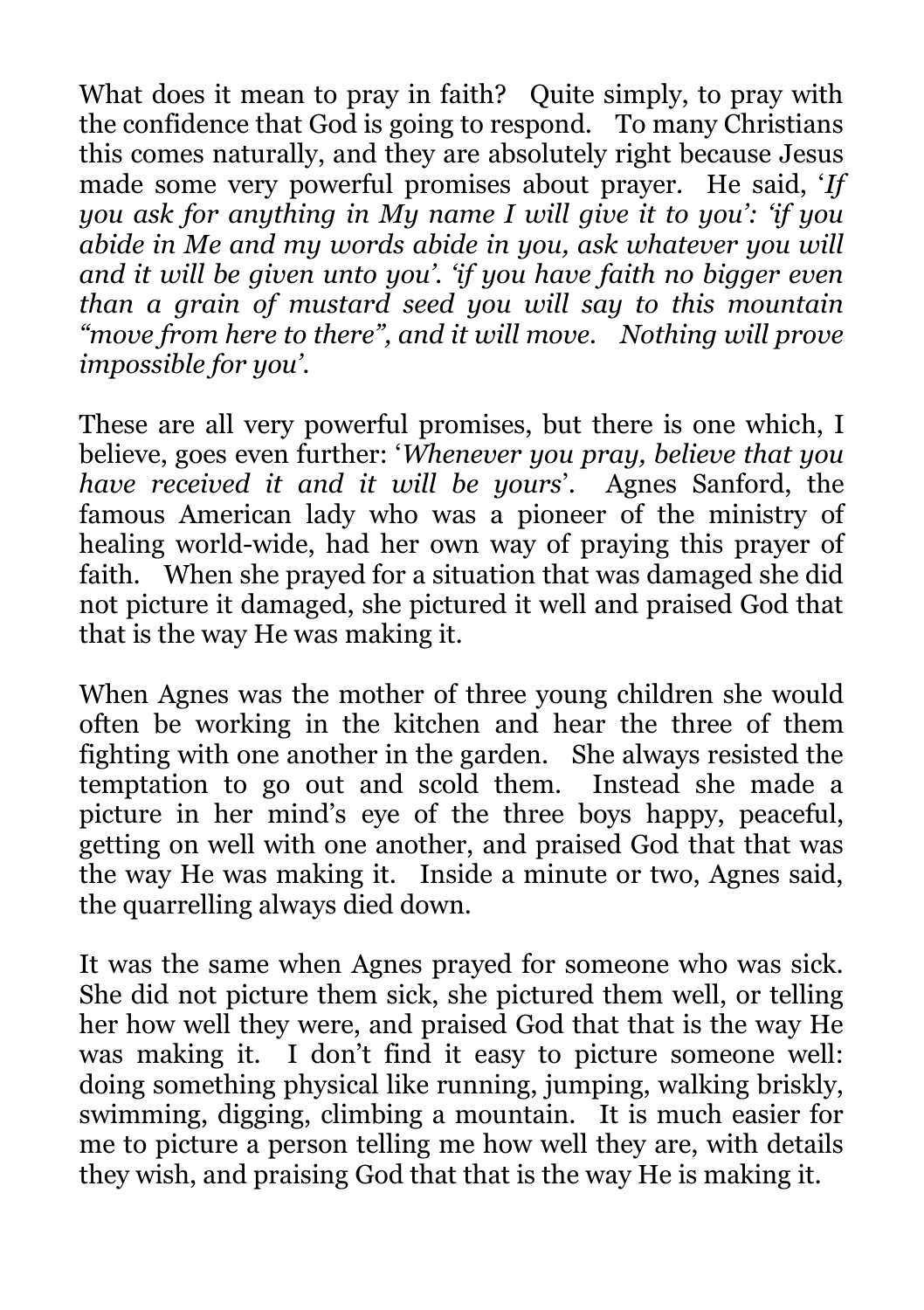You can pray this way about anything—for yourself, for someone else who is sick, for a damaged relationship, for revival in your country, for church growth, for God's financial provision for a church, God's protection of a home or person, whatever. The important thing is to picture the person or situation well, and praise God that this is how He is making it.

I want to be completely practical now, and tell you how I pray the prayer of faith:-

- **1. Go to a place where you are not going to be disturbed**, probably in your own home.
- **2. Sit down in a comfortable chair, or lie down in bed.** Try to keep your back fairly straight.
- **3. Close your eyes and relax** (take a few minutes to relax every part of your body).
- **4. Start by praying for one area of your life**, or one other person. **Identify that now**.

Once you have mastered one prayer topic you can go on to pray for more.

- **5. Make contact with God** (through praise, talking naturally to Him, saying the Lord's Prayer, remaining quiet before Him, whatever is easiest for you).
- **6. Welcome the Holy Spirit to come,** direct Him towards the part of your body or the person who needs healing. Sense the Holy Spirit coming in, bringing calmness and healing.
- **7. Give thanks that God is responding by picturing yourself or the person well**, or telling someone how well you are. If I am praying for myself I picture myself telling someone that since I started to pray in this way I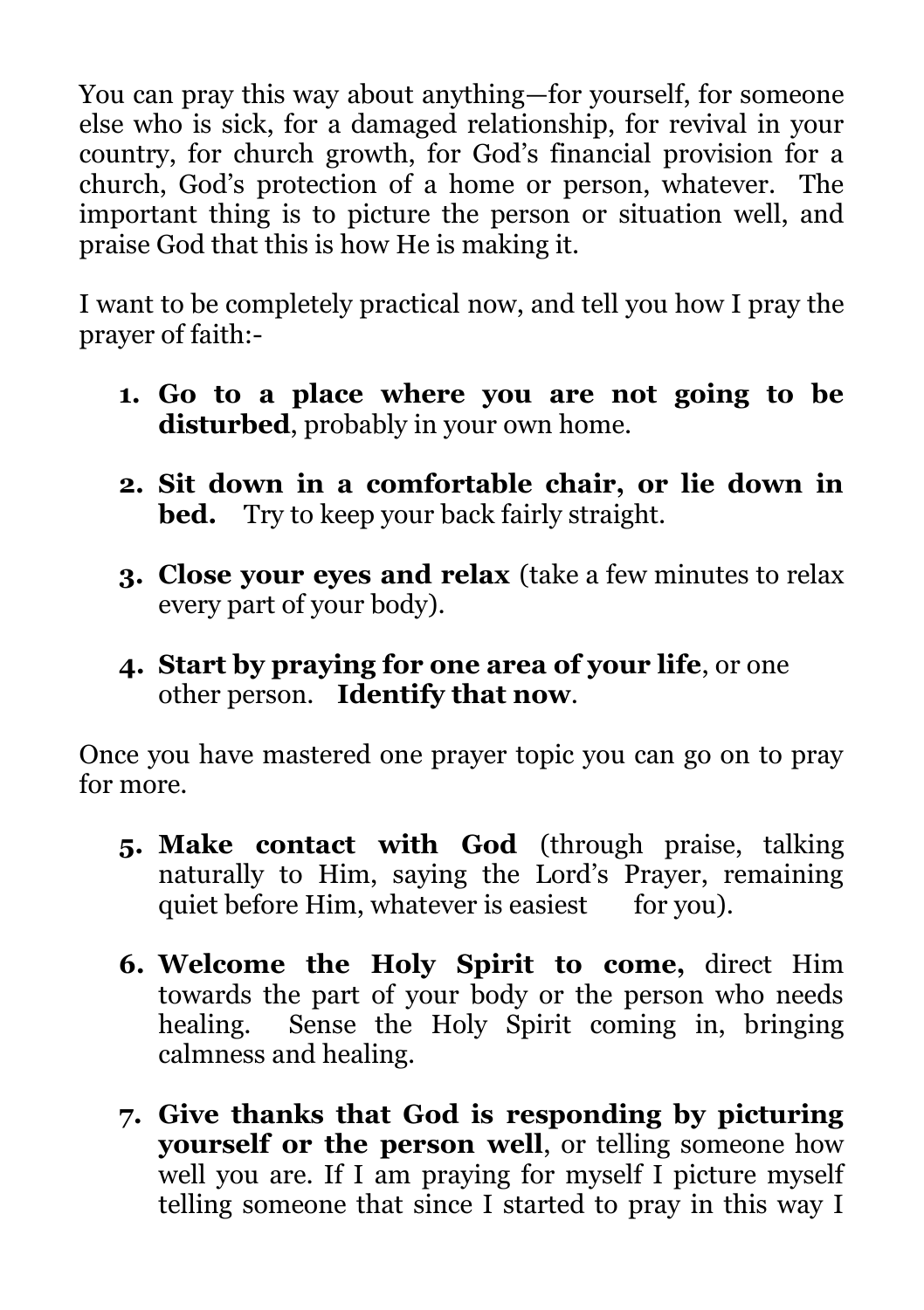can feel the power of God flowing right through me, into the area affected, that pain is disappearing, that I can feel healing taking place, that I feel so much better, adding whatever details I wish. Or if I am praying for someone else I often just picture them telling me how well they are. I then hold that picture in my mind and praise God that that is the way He is making it. This is important, to hold the picture in our mind for a minute or two, and praise God.

- **8. This prayer can take 10-15 minutes at the beginning,** eventually you may want to take between half an hour and an hour.
- **9. Finally, and this is very important, once you have prayed the prayer of faith never go back on it again.** Any time you think of the person or situation affirm faith. Picture the person or situation well, or simply praise God for the healing He is bringing.

I have found this to be a very powerful way to pray the prayer of faith.

Sometimes results come quickly. On other occasions we may need to persevere.

Don't give up too quickly. Jesus said, '*Whenever you pray, believe that you have received it and it will be yours*'.